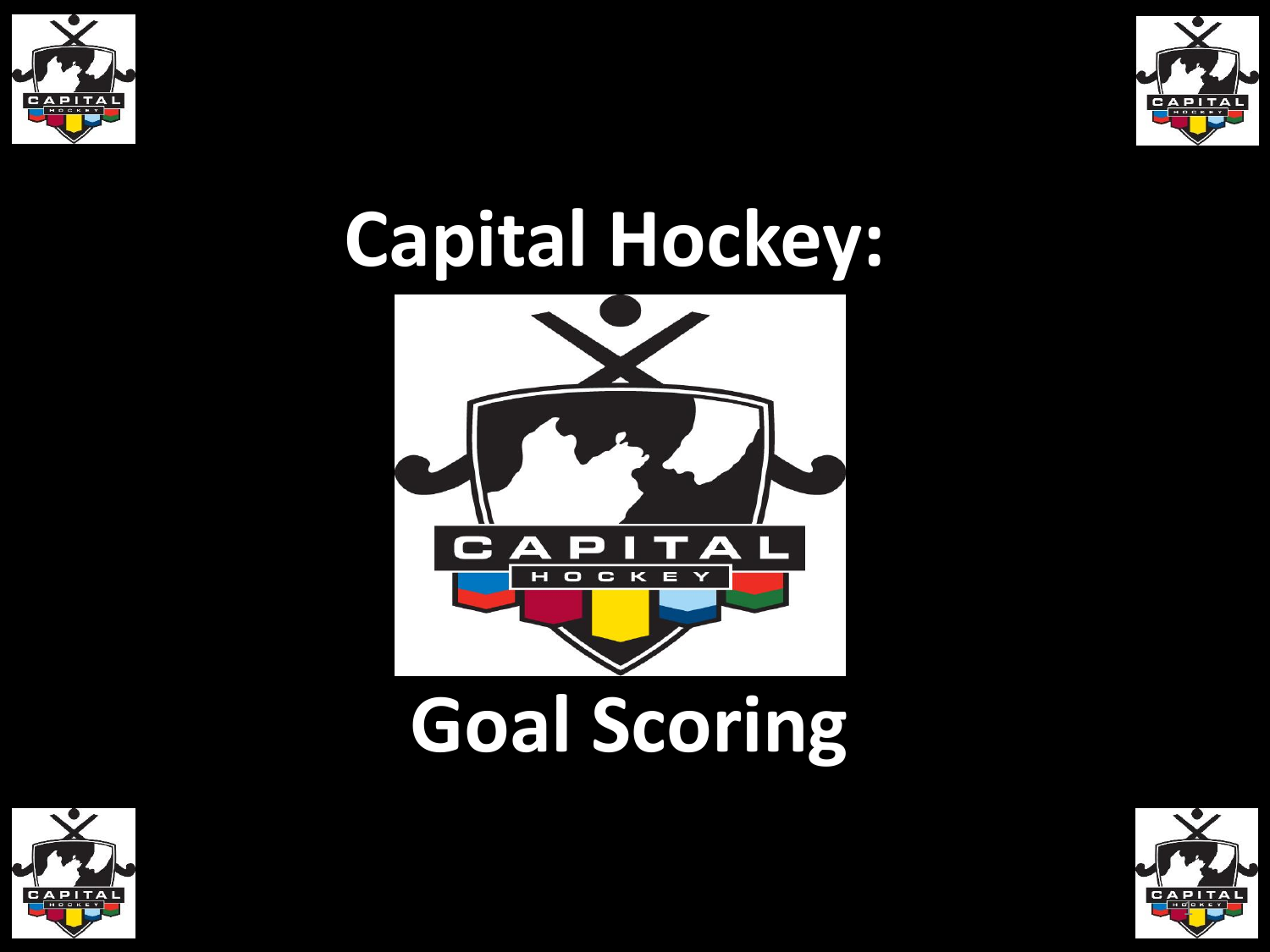# **Important goal scoring concepts**

- Get the **ball going goal wards** as early as possible to give the defenders and goalkeeper less time to react
- Low and strong body position for all players in the circle, with **sticks always on the ground**
- Always have **good awareness of where the goal** is in relation to your positioning – this will help you quickly put the ball on target



• We must make the most of our opportunities in the circle – to do this we need to have good **shot selections**  and **fill the priority positions** <sup>2</sup>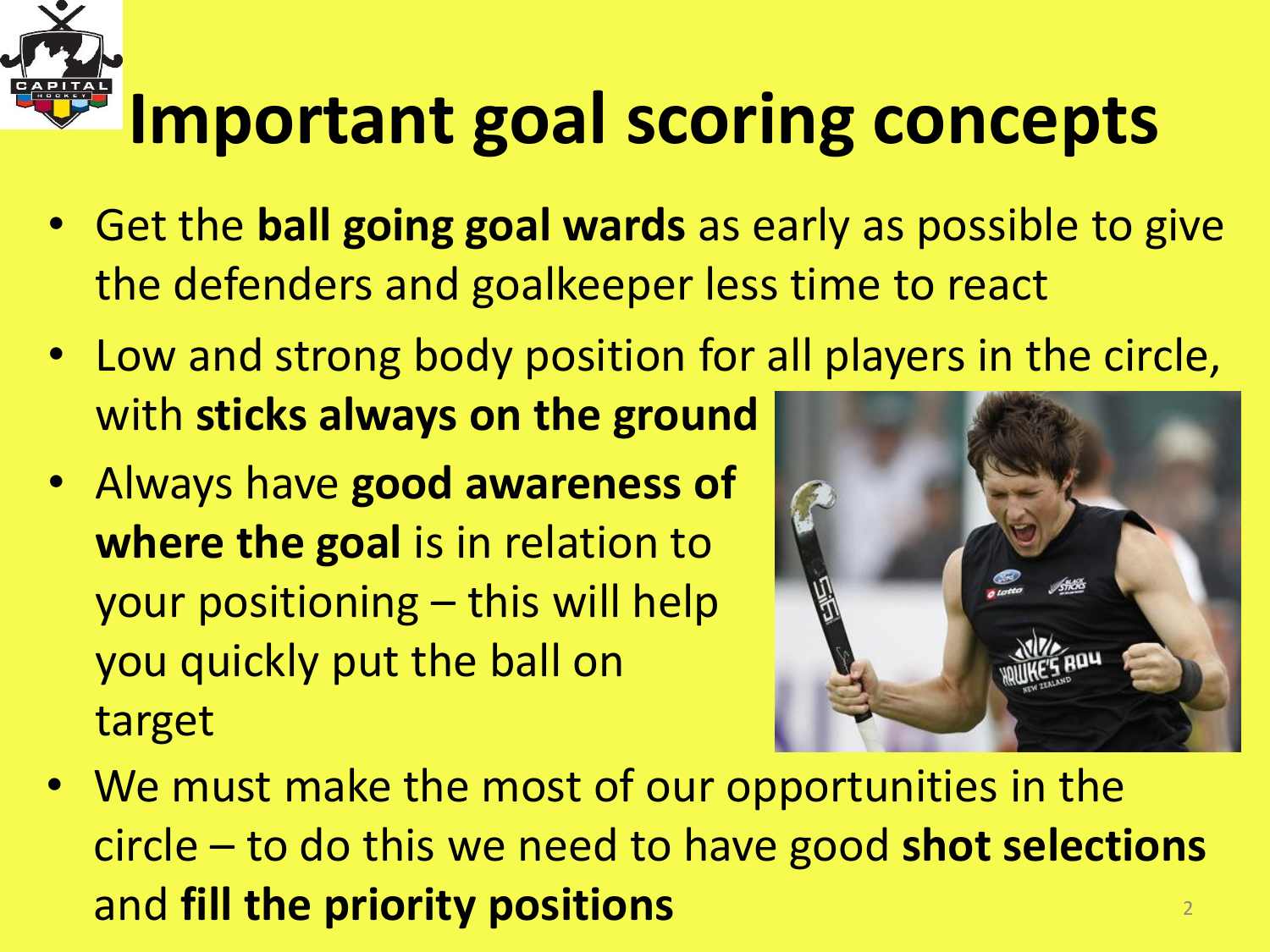### **Priority positions in attacking circle**

**Q.** What do you think the **five priority positions** are in the attacking circle?

- 1. Left post
- 2. Right post
- 3. Spot
- 4. Left top of circle
- 5. Right top of circle



When our team has the ball in the circle **we must always make sure that these positions are occupied**

It doesn't matter who fills each of these positions - so long as someone does!

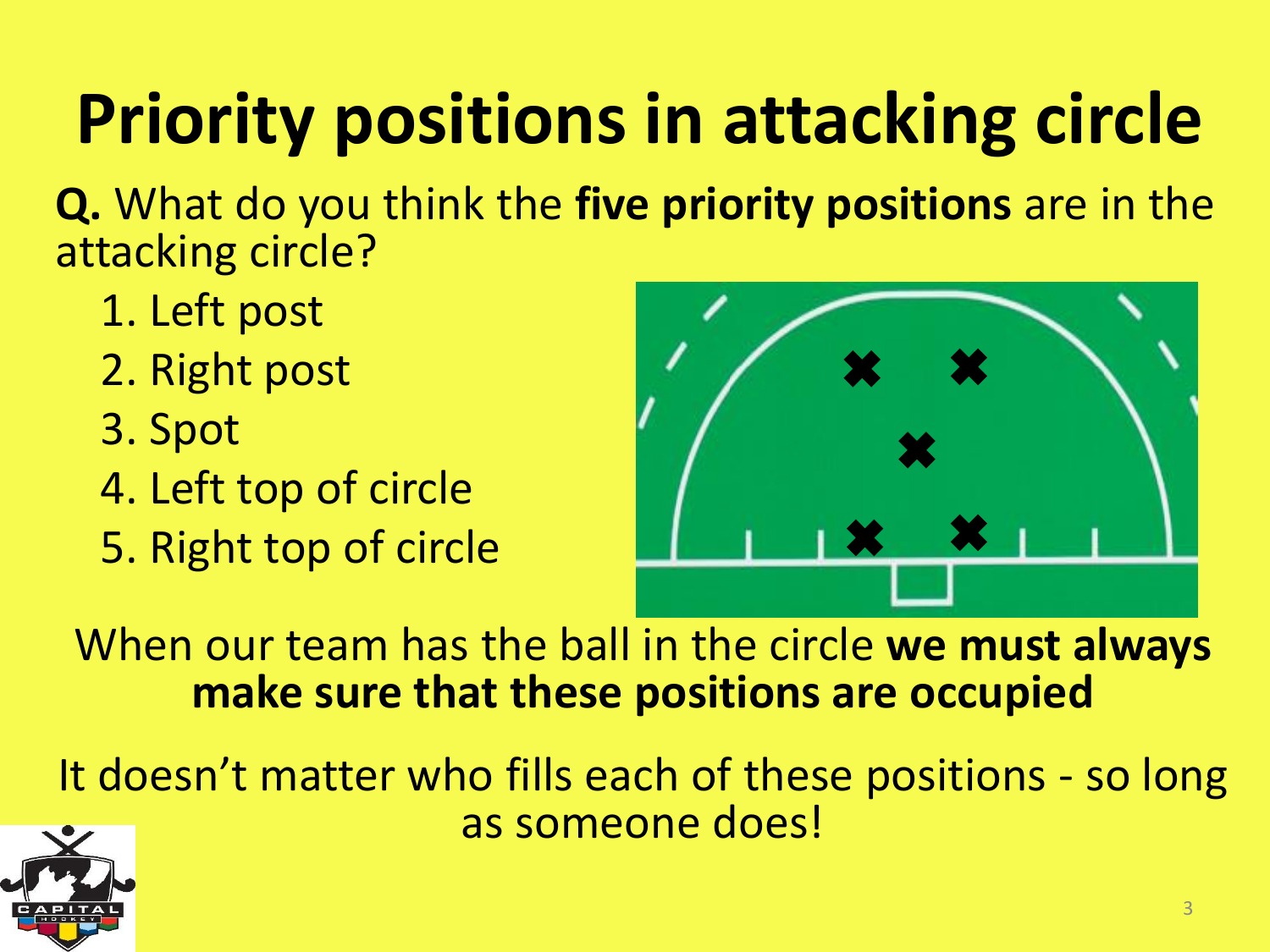#### **Priority positions in attacking circle cont.**

- **Q.** Why do you think these are called the priority positions?
- 1. They are where goals are most often scored from
- 2. These positions are all at a **good angle in front of the goal**, making it easier to get a shot on target
- 3. The left and right post positions are important for **'widening the goal'** to score from **deflections.** Always start in a forehand position and rock forwards to the ball.
- 4. The spot and top of the circle positions are important for scoring from **rebounds** off the goalkeepers pads
- 5. Awareness to reposition from first phase deflection to second phase rebound and if GK repositions to cut off deflection angle is important